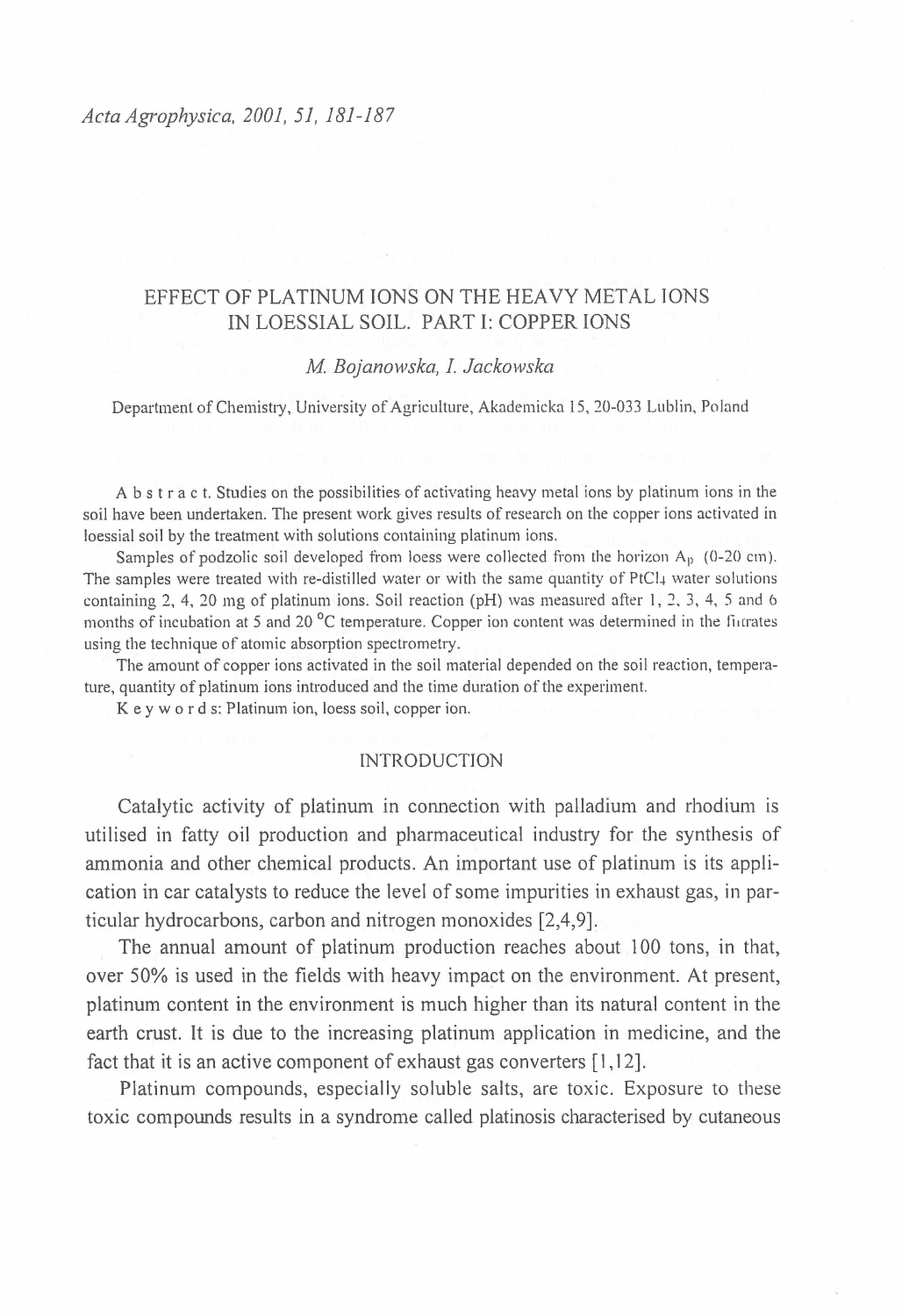hypersensitivity and dyspnoea [10]. Moreover, some platinum complexes used in antineoplasm therapy show a mutagenic activity. At present, information on the metabolism of platinum and its compounds in human organism is insufficient. It is well known, that soluble platinum compounds are easily absorbed by organisms and removed through the kidneys [3,13]. Effects are not harmful if the platinum particles absorbed by the organism are surface-oxidised.

It has been proved that platinum from anthropogenic sources penetrates the soil and then is taken up by plants and cumulated in the roots. It causes disturbances in the plant water balance and results in plant necrobiosis, preterm foliage loss and excessive root growth [5, 6]. The highest platinum concentrations appear in the soils in the vicinity of roads with heavy traffic, in the soil layers up to 10 cm deep as a consequence of platinum emission with car exhaust gas [7,8]. The experimental results demonstrate that relatively small quantities of platinum from the catalysts can be dissolved in various environmental conditions. Platinum in the metallic form becomes inactive. The catalytic form of platinum is completely different [11]. It enables platinum potential to enter chemical reactions after some time spent in the environment and its fast mobilisation.

Information on the long-term reaction of small platinum quantities or platinum compounds with cations of other metals in the soil is scarce. The present studies were undertaken to assess possibilities of initiation heavy metal ions by platinum ions in the soil. The present work gives the results on the copper ions activated in the loessial soil after treatment with the solutions containing platinum ions.

# **METHODS**

Samples of podzolic soil developed from loess were gathered from the horizon  $A<sub>p</sub>$  (0-20 cm) to be examined. An air dry sample was screened through a sieve and fractions under 1 mm were collected.

A soil sample of 0.1 kg was treated with 0.1 dm<sup>3</sup> of re-distilled water and with the same quantity of PtCl<sub>4</sub> water solution containing 2, 4, 20 mg of platinum ions, respectively. The samples were closed tightly in polypropylene beakers and incubated at 5 and 20  $^{\circ}$ C temperature for 1, 2, 3, 4, 5 and 6 months. After incubation, measurements of soil reaction (pH) were done. Afterwards, each soil sample was mixed, centrifuged and filtered. Copper ion content was determined in the filtrates using a technique of atomic absorption spectrometry. The measurements were taken three times to get average values.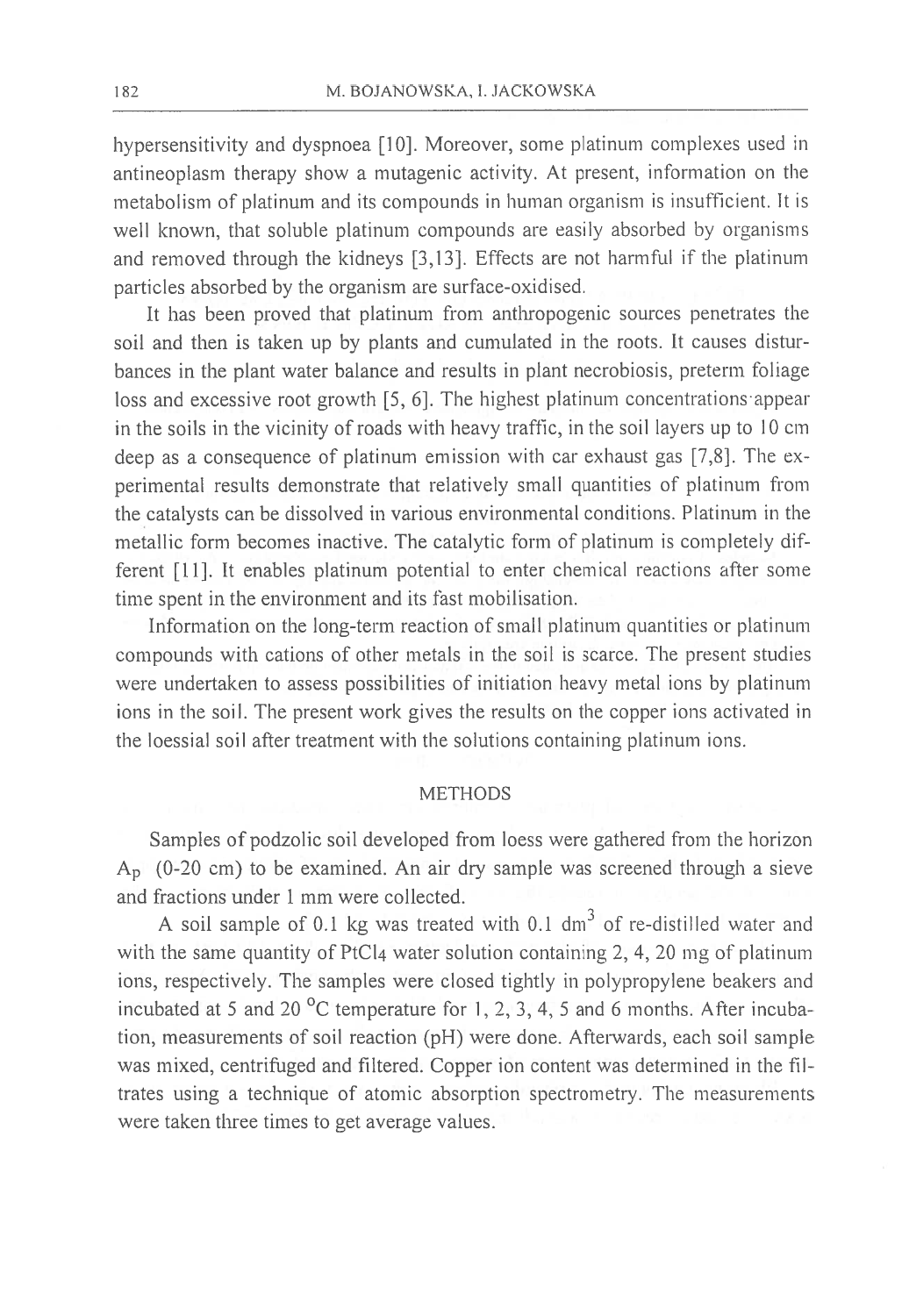Total content of metals was established by digesting wet soil samples with a mixture of specpure concentrated acids HF, HNO<sub>3</sub> and HClO<sub>4</sub> in the volumetric rate of 4: 3: 1. According to the analytic method employed, identification limit for the copper ions is 0.1  $\mu$ g/cm<sup>3</sup>.

#### **RESULTS**

The soil used for the present examination had the content of granulometric fractions as follows: 0-0.1mm - 1%, 0.1-0.02 mm - 63%, 0.02-0.002 mm - 27% and below 0.002 mm - 9%. The humus content was 2.13%, pH 4.8 in H<sub>2</sub>O and the specific surface 24  $\text{m}^2/\text{g}$ . Total copper content in the soil was equal to 6 mg/kg d.m.

Number of copper ions activated by water and platinum ions during the experiment was presented in Fig. 1.

The process of treatment with re-distilled water activated from 0.016 up to 0.145 mg of copper ions in 1 kg of soil. The highest quantity of copper ions was activated after 1 month at the temperature of 20 °C. After two-months, the number of copper ions recorded was 10 times lower. After other periods of time, i.e. 3, 4, 6 months, the quantity was two-fold higher, and after 5 months three times higher. At the temperature of  $5^{\circ}$ C, after 1 and 5 months, water activated the highest amount of copper ions, whereas after 2, 3 and 4 months nearly half less. However, the smallest amount (0.042 mg/kg) was noted after 6 months.

Introduction of 2 mg of platinum ions into the soil, activated a higher greater amount of copper ions then the treatment with re-distilled water. Similar to water application, the highest of copper ions was activated after 1 month, at the temperature of 20 °C. After 2 and 3 months, the number of copper ions was similar at both temperature levels. Lower but similar quantities were recorded after 4 and 5 months, and the lowest after 6 months.

Introduction of a two-times higher amount of platinum ions (4 mg) activated even higher quantity of copper ions after one month. However, in the case of other periods, the number of copper was lower, even though the levels were close.

Soil treatment with 20 mg platinum ions resulted in copper ion mobilisation in even higher amount after one month. The smallest number of copper ions was recorded after 2 months, whereas after 3, 4 and 5 months, the number of copper ions activated increased at the temperature of 20 °C. On the other hand, after 6 months this number decreased to the level of copper ions activated after 3 months. After 2, 3 and 4 months at the temperature of  $5^{\circ}$ C, the quantity of copper ions increases to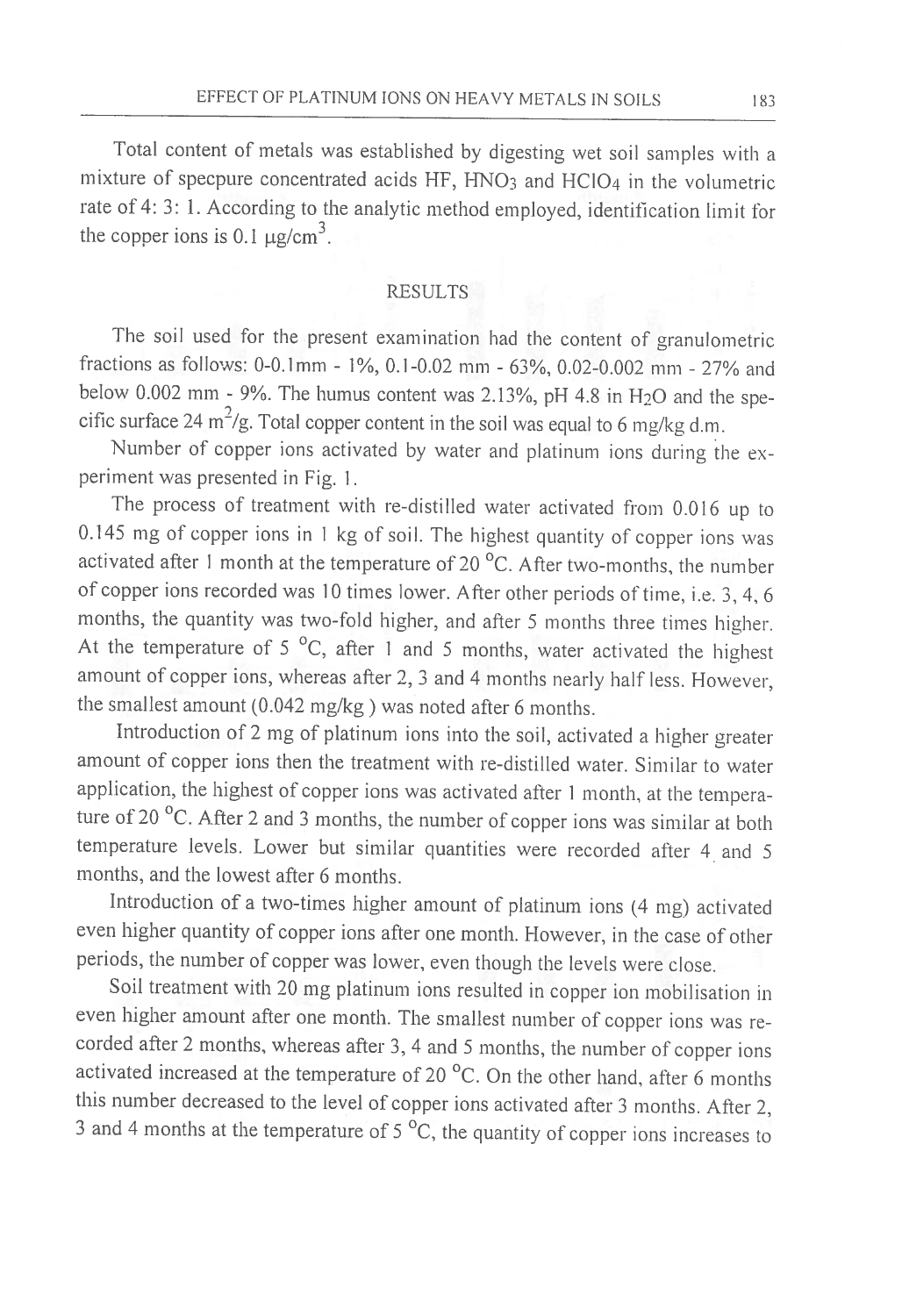1 month









4 months





mg/kg d.m.







Fig. 1. Mobilization of copper ions from loessial soil with water solutions of Pt (IV).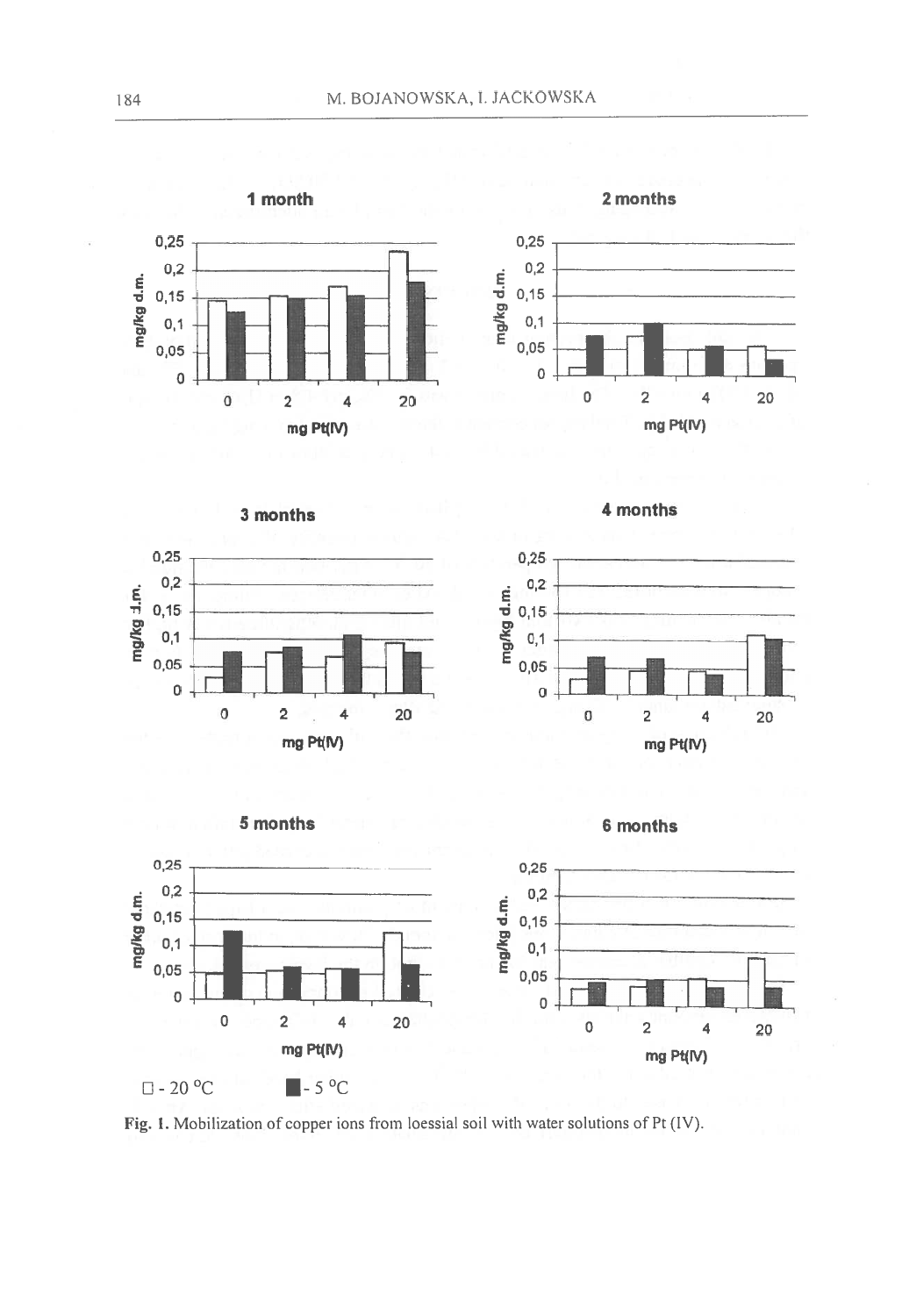



3 months





4 months

mg Pt(IV)



Fig. 2. Changes in the soil after treatments with water solution of Pt (IV).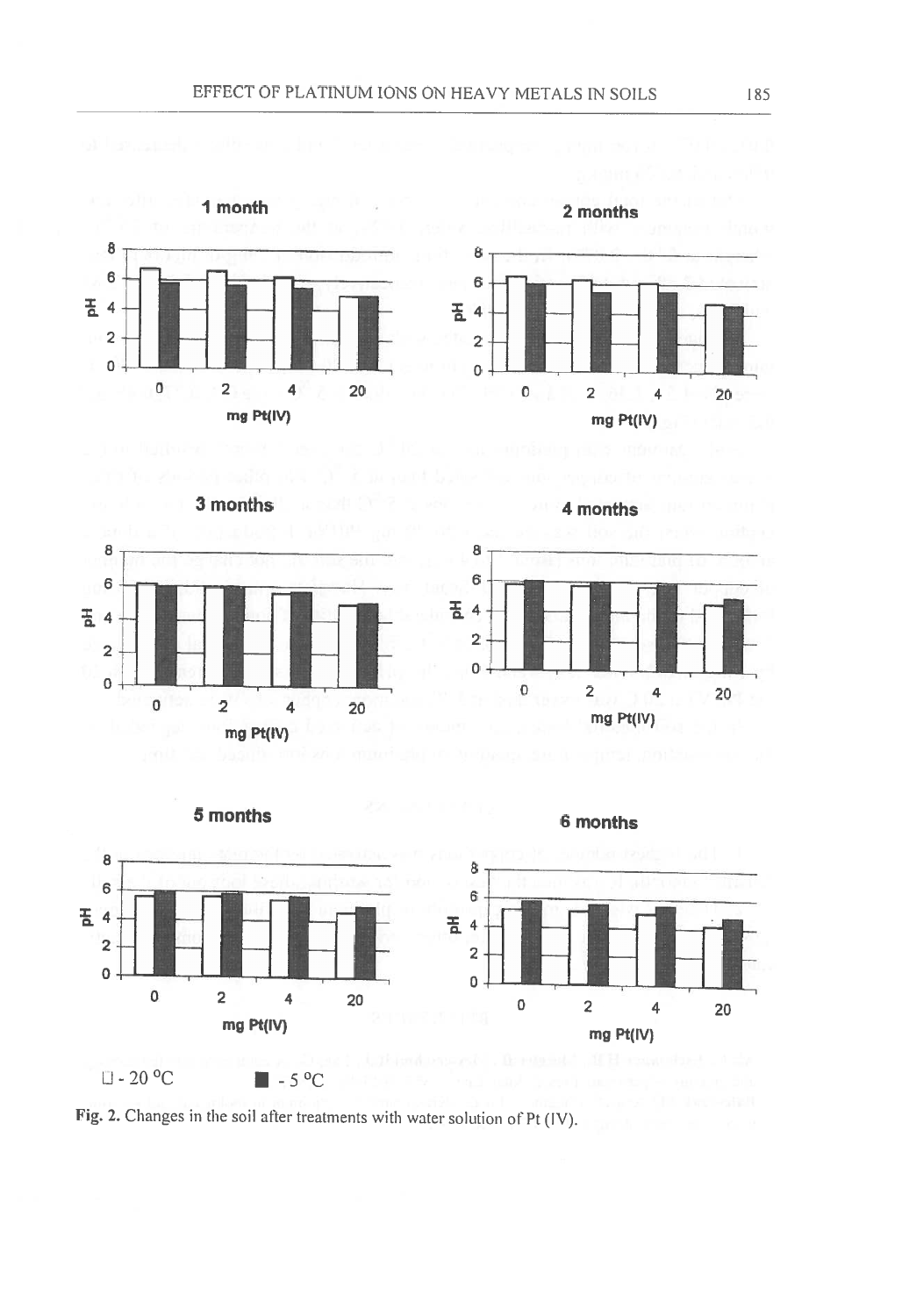0.032, 0.077, 0.106 mg/kg, respectively, and after 5 and 6 months it decreased to  $0.068$  and  $0.036$  mg/kg.

Out of the total copper content in the soil - 6 mg/kg was activated after one month treatment with re-distilled water, 2.42% at the temperature of 20  $^{\circ}$ C, whereas at  $5^{\circ}$ C - 2.07%. At the same time, introduction of 2 mg of platinum ions activated 2.58 and 2.47% of cooper ions, respectively; introduction of 4 mg - 2.85 and 2.5%, and 20 mg - 3.9 and 2.98%.

Changes in the pH of the soil treated with re-distilled water and solutions containing increasing numbers of platinum ions  $(2, 4, 20 \text{ mg})$  for 6 months, at 20 °C were pH=1.51, 1.46, 1.19 and 0.79. The pH values at 5  $^{\circ}$ C were 0.3, 0.27, 0.45 and  $0.5$  units (Fig. 2)

Soil treatment with platinum ions at 20 °C for over 1 month resulted in the higher amount of copper ions activated than at 5 °C. For other periods of time, platinum ions activated more copper ions at 5  $^{\circ}$ C than at 20  $^{\circ}$ C, with the only exception when the soil was treated with 20 mg Pt(IV). Introduction of a double amount of platinum ions (from 2 to 4 mg) into the soil did not change the number of copper ions activated in a significant way. However, introduction of 20 mg  $Pt(IV)$  led to the mobilisation of a considerable quantity of copper ions after 4 and 5 months. However, after 6 months at  $5^{\circ}$ C, this amount was identical as activated by 4 mg Pt(IV). After 3, 4, 5 and 6 months, pH of the soil samples treated with 20 mg Pt(IV) at 20 C was lower than at 5  $^{\circ}$ C and more copper ions were activated.

In the soil material tested, the amount of activated copper ions depended on the soil reaction, temperature, quantity of platinum ions introduced and time.

#### **CONCLUSIONS**

1. The highest number of copper ions was activated by the platinum ions in the soil after a month. It was then the best period for washing these ions out of the soil.

2. Together with the growing quantity of platinum ions, the amount of copper ions increased after one month. After other periods, changes in the number of activated copper ions were explicit.

# **REFERENCES**

- 1. Alt F., Eschnauer H.R., Mergler B., Messerschmidt J., Tölg G.: A contribution to the ecology and enology of platinum. Fres. J. Anal. Chem., 357, 1013-1019, 1997.
- 2. Balcerzak M.: Analytical methods for the determination of platinum in biological and environmental materials. Analyst, 122, 67R-74R, 1997.